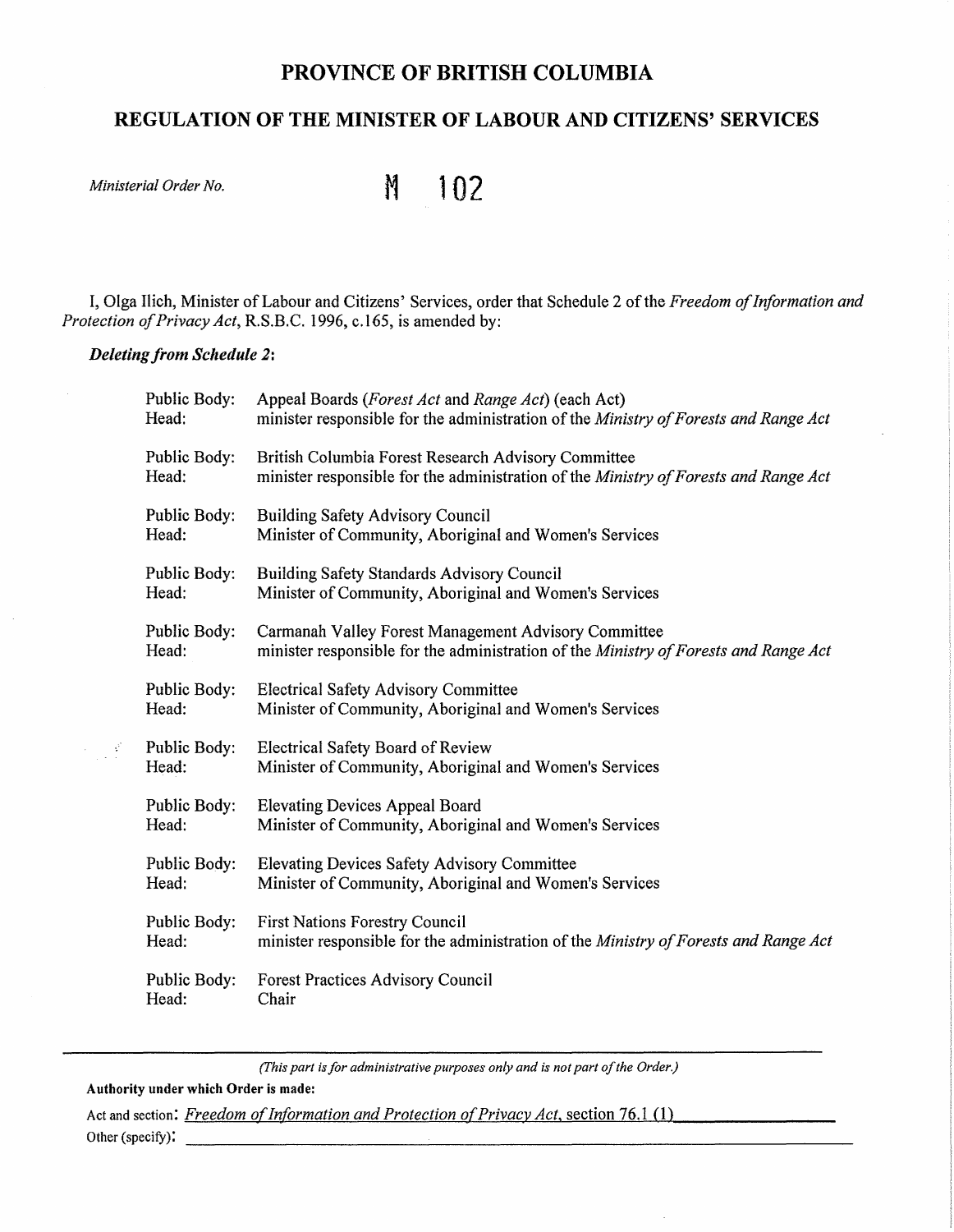## **PROVINCE OF BRITISH COLUMBIA**

## **REGULATION OF THE MINISTER OF LABOUR AND CITIZENS' SERVICES**

*Ministerial Order No.* 

| Public Body: | Forest Resource Commission                                                           |
|--------------|--------------------------------------------------------------------------------------|
| Head:        | minister responsible for the administration of the Ministry of Forests and Range Act |
| Public Body: | <b>Forest Sector Strategy Committee</b>                                              |
| Head:        | minister responsible for the administration of the Ministry of Forests and Range Act |
| Public Body: | Forest Worker Agency                                                                 |
| Head:        | Chair                                                                                |
| Public Body: | Gas Safety Advisory Committee                                                        |
| Head:        | Minister of Community, Aboriginal and Women's Services                               |
| Public Body: | Gas Safety Appeal Board                                                              |
| Head:        | Minister of Community, Aboriginal and Women's Services                               |
| Public Body: | Manufactured Home Park Dispute Resolution Committee                                  |
| Head:        | Chair                                                                                |
| Public Body: | Minister's Advisory Council on Affordable Housing                                    |
| Head:        | Minister of Community, Aboriginal and Women's Services                               |
| Public Body: | Office of the Forest Jobs Commissioner                                               |
| Head:        | minister responsible for the administration of the Ministry of Forests and Range Act |
| Public Body: | Plumbing Code Advisory Committee                                                     |
| Head:        | Minister of Community, Aboriginal and Women's Services                               |
| Public Body: | Power Engineers and Pressure Vessel Safety Advisory Committee                        |
| Head:        | Minister of Community, Aboriginal and Women's Services                               |
| Public Body: | Power Engineers and Pressure Vessel Safety Appeal Board                              |
| Head:        | Minister of Community, Aboriginal and Women's Services                               |
| Public Body: | Spotted Owl Community Advisory Group                                                 |
| Head:        | minister responsible for the administration of the Ministry of Forests and Range Act |

#### *Adding to Schedule 2:*

| Head:        | Public Body: New Relationship Trust<br>Chair                       |
|--------------|--------------------------------------------------------------------|
| Public Body: | Forest and Range Practices Advisory Council                        |
| Head:        | Minister of Forests and Range and Minister Responsible for Housing |